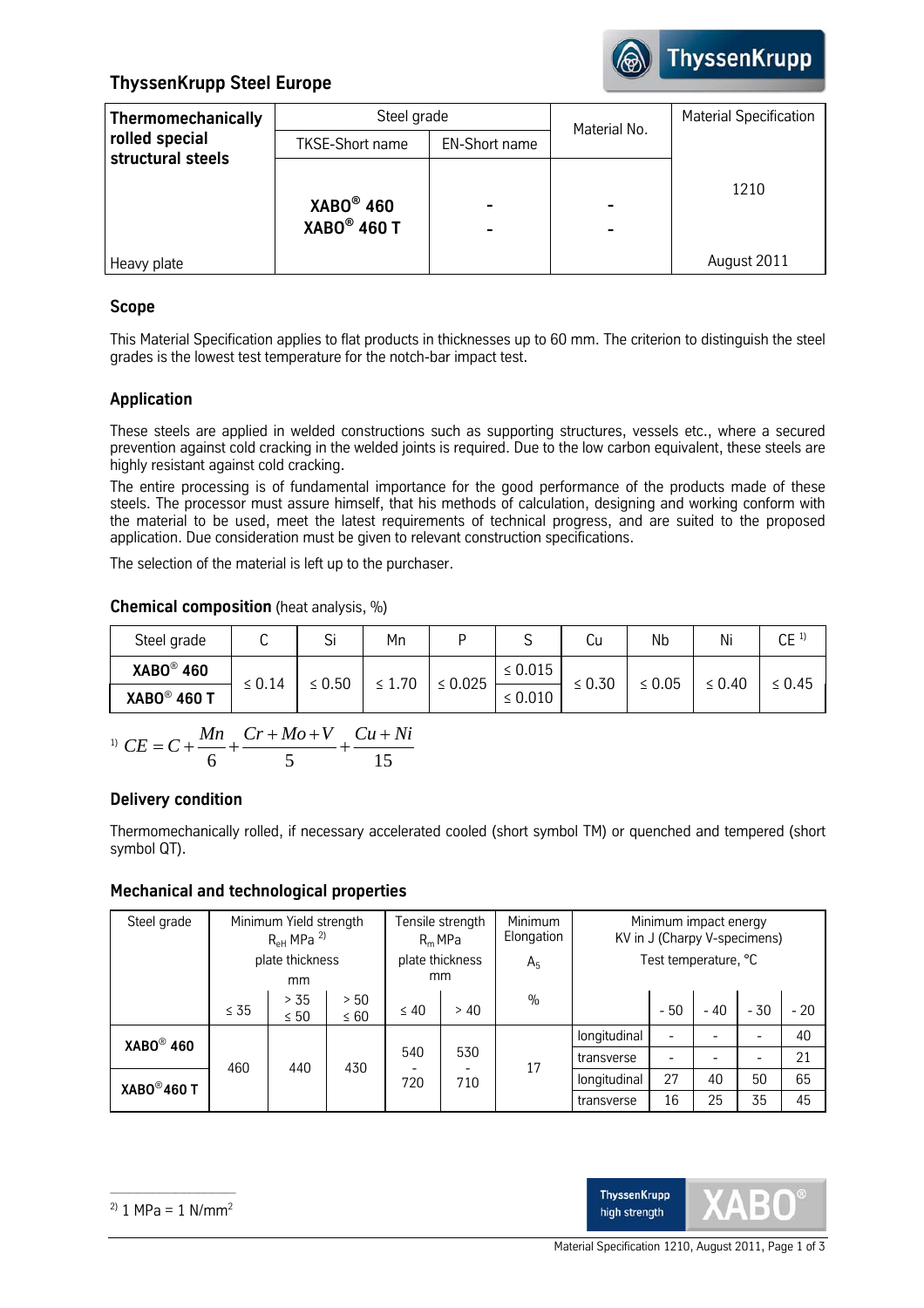The values of strength and elongation given in the table before are valid both for transverse specimens.

If the notch-bar-impact test is required, the test temperature and the specimen direction have to be specified in the order. If no mention is made in the order, the notch-bar impact test will be carried out at the lowest test temperature given in the table on Charpy V-specimens taken in the longitudinal direction. The values stated for the impact energy are minimum values obtained as the average of 3 specimens, with no single value being less than 70 % of the specified values stated in the table.

If the thickness of the material is not sufficient for manufacturing of Charpy V-specimens with a width of 10 mm, the impact energy value is reduced proportionally to the specimen width (product thickness). No impact test is performed on products below 5 mm in thickness.

Upon special agreement is made for carrying out a bend test, it will be carried out on transverse specimens, the mandrel diameter being a minimum of 4 times the material thickness and a bending angle of 180 °.

| Density   | Modulus of | <b>Thermal</b> | Mean specific | Actual specific | Thermal            | Specific      | Magnetic     |
|-----------|------------|----------------|---------------|-----------------|--------------------|---------------|--------------|
|           | elasticity | conductivity   | heat capacity | heat capacity   | diffusivity        | electric      | properties   |
|           | (dynamic)  |                | (20 °C)       |                 |                    | resistance    |              |
|           |            | $\frac{W}{mK}$ |               |                 |                    |               |              |
| $kq/dm^3$ | GPa        |                | g K           | g K             | cm <sup>2</sup> /s | $\mu\Omega$ m |              |
| 7.85      | 213        | 45             | 0.45          | 0.45            | 0.13               | 0.3           | magnetizable |

#### **Physical properties at room temperature** (auxiliary values)

### **Number of tests**

Unless otherwise agreed upon in the order, the tests listed below will be performed during the acceptance inspection

#### Inspection lot: mother plate 1 test-specimen from one end

From every test piece one tensile test on a transverse specimen at room temperature as well as one notch-barimpact test at a temperature specified for the particular steel grade on longitudinal specimens will be carried out.

For tensile tests flat specimens are utilised. At material thicknesses  $\leq$  40 mm both surfaces as rolled of the specimens have to be left in their original condition. Flat specimens made of products > 40 mm in thickness shall be tested either with as rolled surfaces in the case of full-thickness specimens or with the half of the plate thickness. In this case one as rolled surface remains undisturbed.

Round tensile specimens only are allowed at plate-thicknesses > 30 mm and prior agreement. These test specimens shall be taken in such a way that their axis lies approximately to  $\frac{1}{4}$  of the plate thickness measured from the surface of the plate or as close to it as possible.

Notch-bar-impact specimens are taken from an area close to the surface. At plate thicknesses above 40 mm the specimens are taken in such a way that their longitudinal axis lies approximately to  $\frac{1}{4}$  of the plate thickness measured from the surface of the plate or as close to it as possible.

Upon special agreement a bend test based on ISO 7438 can be performed. At thicknesses above 25 mm the test specimen will be machined to 25 mm in thickness.

### **Fabrication - welding**

Products made of steel grades according to this specification

are very suitable for welding. Due to the low tendency for cold cracking, generally at lower plate thicknesses, preheating prior to welding is not necessary. More over for the fabrication the document "STAHL-EISEN-Werkstoffblatt 088" has to be applied as well.

Recommendations for welding are also given in EN 1011 part 1 and part 2 - Welding, Recommendation for welding of metallic materials -.

- are very suitable for cold forming and machining.
- $\triangleright$  are not suitable for heat treatment above 500 °C.